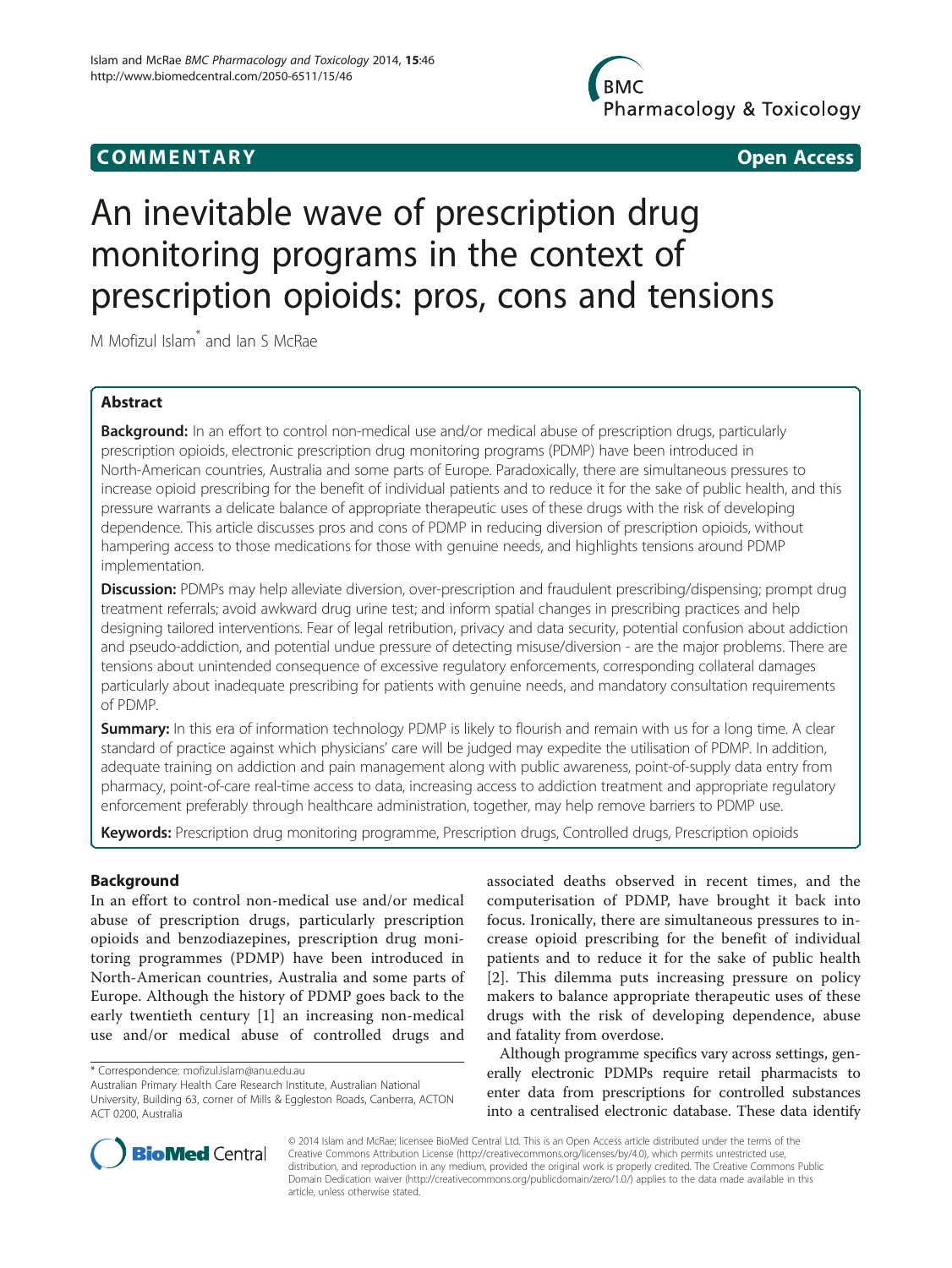the prescriber, dispenser, and patient, as well as the drug, dose, and amount dispensed. Some PDMPs require additional information which helps pharmacists/prescribers to track and identify duplicates and stolen forms [\[3\]](#page-5-0). The initial purpose of PDMP was to detect and reduce diversion, abuse, and misuse of prescription medications classified as controlled substances, and to reduce associated harms, although a PDMP can of course also be used to provide information to enable physicians to offer more appropriate care. The aim of this article is to discuss, based upon the available literature, the pros and cons of PDMP in achieving the overarching goal of reducing inappropriate prescribing, particularly of opioids (while the discussion in this paper relates to other controlled substances, the paper will focus on opioids), without hampering access to essential medications for those with genuine needs.

#### Pros

#### Reduce over prescription and doctor shopping

In day-to-day clinical practice it may be difficult to discern a patient who legitimately suffers pain from one who is pretending to be in pain for the sake of obtaining drugs. Inappropriate prescribing of controlled substances, particularly those prescribed as pain killers, can arise where a patient pretends to have pain or amplifies pain. One dimension is to identify those who either initially through pain management or through other routes developed dependence and are using multiple medical providers in order to abuse prescription pharmaceuticals. Pain is a condition that is almost impossible to measure from laboratory tests, radiologic imaging, or physical examination, physicians rely largely on patient interviews and histories, depend on interpretation of what they see and hear [\[4](#page-5-0)]. PDMPs can add accuracy to providers' clinical judgments to determine the requirements for pain management.

A PDMP will inform a physician if a patient has recently accessed opioids elsewhere. This will help to identify doctor shoppers (or prescription shoppers), or persons who have no genuine medical need. By identifying these patients, a real-time PDMP may help alleviate over-provision and potentially diversion of these pharmaceuticals. As an added benefit, prescribers may monitor the database to detect forged prescriptions or stolen prescription pads/pages [[2](#page-5-0)].

#### Reduce fraudulent prescribing by physicians

In addition to addressing issues of patients, PDMPs can help to identify any suspected fraudulent prescribing or illegal activity related to the dispensing of controlled substances, and inform the professional licensing boards of these clinicians. In Florida, for example, PDMP played an important role in the improvements in its prescription drug-abuse record. In 2010, among the top 100 oxycodone

purchasing physicians in the nation 90 were located in Florida. This number dropped to only 13 in 2011.

#### Quality of care

A different but arguably more important aspect of the use of PDMPs is that the provision of up-to-date information about controlled substance use across all practices and physician's access to that information can support clinical judgement and improve the quality of care. PDMP can help identify patients who are receiving multiple legitimate prescriptions but are at risk of complications from polypharmacy [[2\]](#page-5-0).

Health professionals' access to a real-time PDMP may facilitate a patient-centred approach to addressing prescription drug abuse. It is more comfortable checking a PDMP report than mandating urine drug screening, which can result in disruption of the patient-physician relationship [[5\]](#page-5-0). Furthermore, patients' awareness of the PDMP database may lead them to provide information which would enhance the patient-provider relationship. PDMP may help identify those at highest risk for opioid overdose and so create an opportunity for intervention when aberrant behaviour is first noted [[2\]](#page-5-0). A survey in Maine, USA found PDMP helped over a third of the prescribers referring their patients to substance abuse treatment [[6\]](#page-5-0).

Real-time access to a patient's prescription history increases prescriber's confidence in prescribing. For instance, a study of real-time PDMP in an emergency department in Ohio found that after reviewing the patient's prescription history clinicians changed their opioid prescription in 41% of cases, of which more than a third (39%) received higher doses than initially planned [\[7](#page-5-0)].

#### Geographic trends of use

PDMPs contain a wealth of information about the demographic trends and types of prescription drug use, poisoning and overdose which may be analysed to reveal changes in prescribing practices and patterns that are shaping the evolving trends. Data from prescription monitoring programmes may also be used to identify geographic areas with high rates of opioid misuse, allowing the introduction of focused interventions in those communities. Such an approach could improve the reach of existing preventive and/or associated programmes [\[8](#page-5-0)].

#### Cons and tensions

#### Physician concerns

There is concern among some physicians who for valid reasons are relatively high prescribers that if they are identified by a PDMP they may be seen to be prescribing inappropriately. While most physicians would be expected to support interventions to prevent fraudulent prescribing, high profile criminal prosecutions of physicians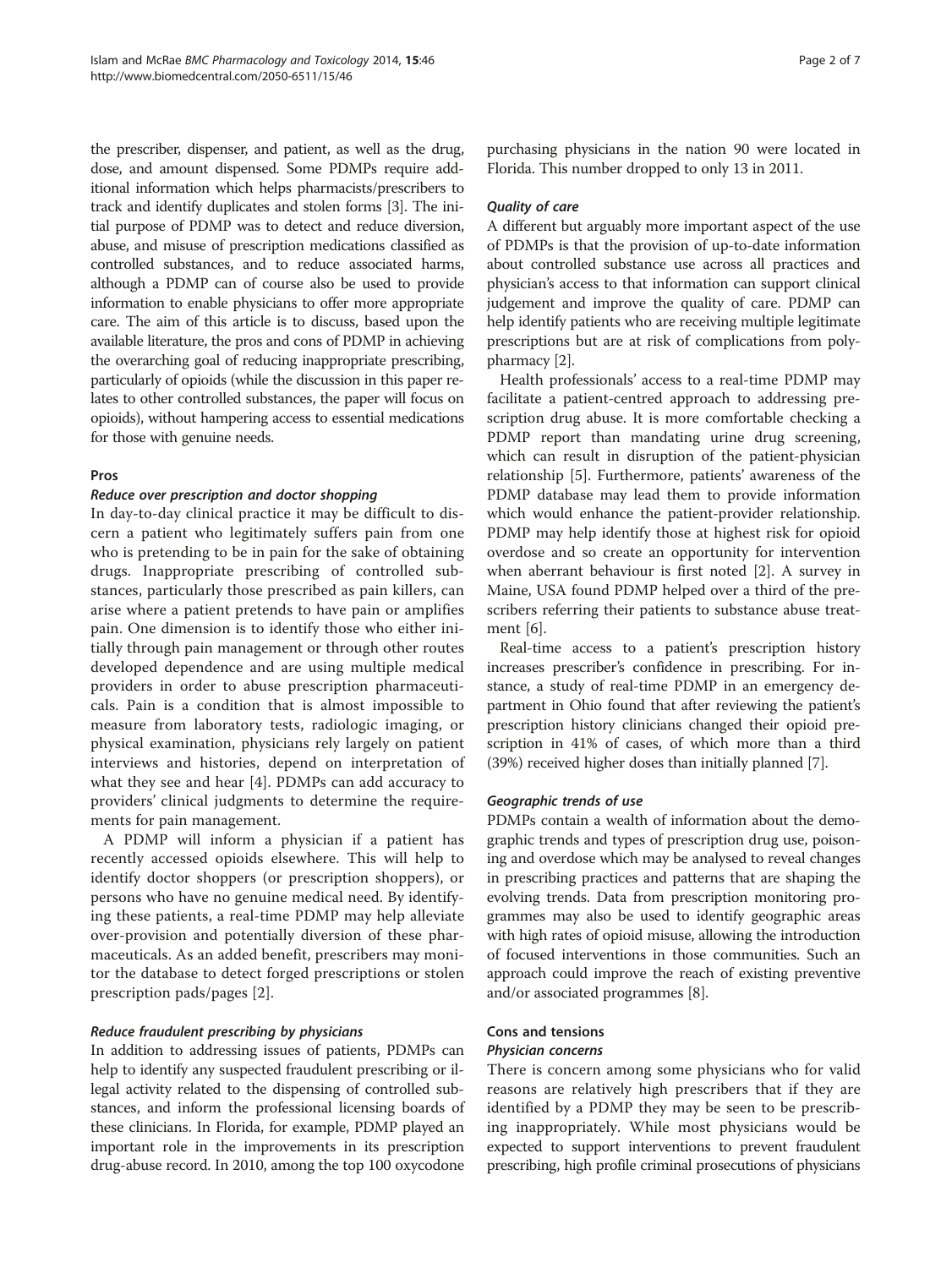prescribing large amounts of opioids in USA [\[9,10](#page-5-0)] could make the physicians reluctant to prescribe controlled substances for fear of legal retribution ("chilling effect") [[1\]](#page-5-0). Although formal research on the chilling effect is rare, surveys indicate that some prescribers underutilise controlled substances due to fear of legal repercussions [[11](#page-5-0)-[13\]](#page-5-0). There is greater perceived legal risk for prescribing/dispensing too much pain medication than for prescribing/dispensing too little pain medication [[14\]](#page-5-0).

The chilling effect could also lead to increased prescribing of alternate medications (substitution effect), even if they are inferior in terms of effectiveness or have greater side effects. Many of these alternate medications are uncontrolled medications – as was noted when benzodiazepines were added to in New York's paper-based prescription monitoring registry in 1989 [\[15\]](#page-5-0). Another example is increased prescribing of Schedule III opioids in California after it removed the triplicate prescription system in order to reduce prescribing of Schedule II drugs [\[9](#page-5-0)].

#### Pseudo addicts

A PDMP may deter legitimate prescribing for a patient with a history of receiving pain medication from several physicians. Such patients may be "pseudo-addicts" whose pain has not been controlled by sub-therapeutic analgesics doses and who is genuinely seeking relief of pain, not support of an addiction [[16](#page-5-0)].

#### Patient concerns about refusal to prescription and consequences

Like prescribers, patients may fear coming under scrutiny from law-enforcement if they use medications monitored by the PDMP. Patients may worry about the additional cost of more frequent office visits if prescribers become more cautious about writing prescriptions with refills [\[15\]](#page-5-0). Patients who are questioned about substance use and then excluded from an expected treatment may feel embarrassed or abandoned. PDMP can produce pressure on physicians/ pharmacists to detect and respond to suspected misuse/diversion and this may negatively impact on service rapport and trust. Patients who have a history (past or present) of opioid dependency are at risk of not obtaining the treatment for valid conditions [\[17\]](#page-5-0). These can result in people not returning to the physicians for on-going care. There is concern that this refusal could eventually push some patients into the illicit market [[18](#page-5-0)]. For instance, the opioid abuse crackdown in Florida has been followed by an indication of increased use of heroin, and overdose presentation in the emergency department [[19](#page-5-0)].

#### Wrongful categorisation as fraudulent prescribers

Many practicing physicians have little if any formal training to enable them to identify prescription drug abuse or recognise the warning signs of drug diversion. In USA over 40% of primary care physicians report difficulty in discussing the possibility of prescription medication abuse with patients and over 90% fail to detect symptoms of substance abuse [\[20\]](#page-5-0). Amid these knowledge-gaps and difficulties PDMPs may wrongfully suspect and categorise some conscientious and caring physicians as fraudulent prescribers when they are actually prescribing in good faith but lack training.

#### Privacy

There is discomfort among physicians and patients that PDMP means that a medical consultation is no longer a private affair, and raises concerns about maintaining patient/provider privacy, confidentiality and data security. Data entry from a huge network of pharmacies and staff access to the database make the system susceptible to unscrupulous use and data leaking. Already there have been some incidences of privacy breaches. The Florida database which leaked the personal information of thousands of patients who were reportedly not all relevant to county prosecutors investigating a criminal case, is one such example [[21](#page-5-0)]. Privacy concern may also lead some patients to avoid or to postpone needed medication for fear of being labelled as drug addicts. Both American Medical Association and American Society of Addiction Medicine stress the need to treat PDMP information just as well as, if not better than, any other medical record [\[22,23\]](#page-5-0).

#### Law-enforcement or healthcare?

Recognition of prescription drug abuse has evoked many regulatory and legislative actions, and in some settings healthcare policy is increasingly influenced by lawenforcement agencies. By their nature, law-enforcement agencies will focus on the abuse side of the equation, without always considering any detrimental effect from inadequate prescribing. The abuse of prescription drugs is a multifaceted problem and needs collaboration of various stakeholders. Abuse of these drugs is more of a public health issue than anything else, and requires a public health focus – as opposed to a strictly lawenforcement focus [[24\]](#page-5-0). However, in some settings with origins in law-enforcement, PDMPs are seen as a tool of the police rather than an important component of patient safety. With that police tool in mind many doctors see PDMP as a thinly veiled means of police looking over their shoulders and have fear of coming under scrutiny by law enforcement agencies [[25\]](#page-5-0). Such a scrutiny to doctors, who for legitimate reasons need to prescribe large amount of opioids even if these are appropriate, is definitely a nuisance. The American Medical Association supports PDMP programmes being housed with a state agency whose primary purpose is health care quality and safety.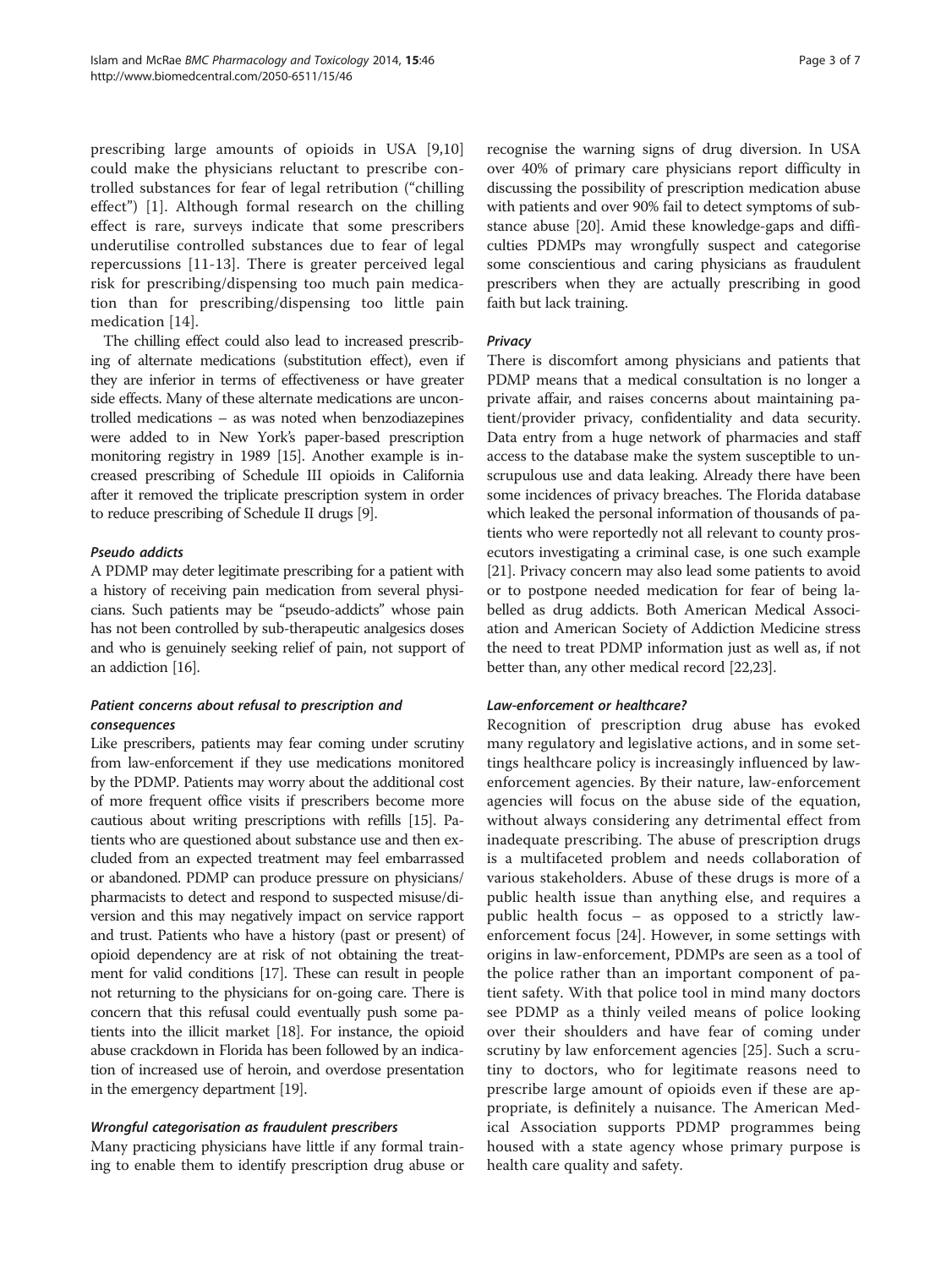Balance between opioid dependence and pain management It is recognised that dichotomisation of users into 'pain patients' and 'illicit users' is an oversimplification of a complex issue, and there is overlap between these two groups [\[26](#page-5-0)]. The size of the population who experience chronic pain is quite large; in USA alone it is approximately 100 million [[27](#page-5-0)]. Opioid dependence has been estimated to affect over one-third of patients with chronic pain [[28](#page-5-0)]. While PDMP may help physicians in identifying and treating patients with dependence, there is a huge challenge in treating concurrent opioid dependence and pain, and finding the balance between minimising risks and negative consequences of opioid use whilst not reducing effective pain treatment [[29\]](#page-5-0). Referring patients for dependence treatment has also major impediments as treatment systems are largely developed for illicit drug users, and are not suitable for a other groups [\[18](#page-5-0)].

#### Mandatory use of PDMP, time demands and patient satisfaction

PDMP consultation may create additional time pressure on physicians. Identification of potential abuse warrants a series of responses including counselling and referral for substance abuse treatment – which are also time demanding. Amid these pressures, encouraging physicians to use PDMP databases in settings where it is voluntary has been a challenge, part of which relates to making the databases more convenient for physicians that include real-time data provision, easy recovery of forgotten passwords [\[6](#page-5-0)] and easy navigation to the web portal [\[2](#page-5-0)]. There is proposal to apply mandatory consultation requirements in certain cases, for instance, when the physician needs to prescribe certain quantity of medication or to a certain group of

intervention.

patients [\[30](#page-5-0)]. However, this may lead some providers to discontinue or further cut back on controlled substance prescribing. There is also tension around PDMP-driven patient dissatisfaction. Doctors who refuse to prescribe opioids to certain patients out of concern about abuse are likely to get a poor survey-ratings, which can affect physicians' reimbursement and job security [\[4](#page-5-0)] (Table 1).

#### **Discussion**

While there are a range of advantages and disadvantages to PDMP systems from a public health perspective, given the perceived benefits of these systems to law enforcement, to health regulators, and to public and private funders of health care, in conjunction with the trends to various forms of electronic patient records which facilitate the extraction of the necessary data, it seems likely that PDMP will remain and probably expand over time. In these circumstances the public health endeavour will be to find a balance which ensures the health gains from access to this information more than offsets any health losses from physician or patient reaction to the systems.

The reduction of substance abuse and the promotion of effective pain management are both equally important objective. However, a very small proportion of patients are involved in drug diversion/abuse; according to a recent study only 0.7% of patients obtained their prescriptions from a suspiciously large number of different prescribers [\[31](#page-5-0)]. Thus in evaluating a PDMP one must also consider how many patients with genuine needs of pain medications have not been prescribed – the literature consistently shows multiple-copy prescription monitoring programmes reduced access to pain medication for patients with genuine needs [[32](#page-5-0)].

Table 1 Potential benefits, unintended consequences and tensions around PDMP

| Pros                                                                                                                                                      | <b>Cons and tensions</b>                                                                                                                                                         |
|-----------------------------------------------------------------------------------------------------------------------------------------------------------|----------------------------------------------------------------------------------------------------------------------------------------------------------------------------------|
| . Informed and safe prescribing for patients.                                                                                                             | . Patient may not receive sufficient medications due to physicians' fear of<br>legal retribution ("chilling effect").                                                            |
| • An appropriately programed real-time PDMP is likely to reduce pre-<br>scription drug diversion, doctor shopping, and related casualties.                | • Chilling effect may influence increased prescribing of inappropriate or<br>inadequate alternate medications (substitution effect).                                             |
| • Reduction of overprescribing by the physicians.                                                                                                         | • May deter legitimate prescribing by creating confusion between the<br>concepts of addiction and pseudo-addiction, and in treating patients with<br>opioid dependence and pain. |
| • Reduced risk of complications from polypharmacy.                                                                                                        | • Patients may fear of coming under scrutiny by law enforcement agencies<br>and be deprived from medications.                                                                    |
| . Help avoiding awkward patient confrontation such as urine drug<br>screening, and promote a more patient-centered approach to quality<br>use of opioids. | . PDMP-induced reduction of prescription opioids may increase crime par-<br>ticularly among illicit drug users, and push some pain patients into the<br>illicit market.          |
| . Help monitor and detect forged prescription or stolen prescription<br>pad/page.                                                                         | • Fear among the physicians of being categorised as fraudulent prescribers<br>when they are actually prescribing in good faith but lack training.                                |
| • Help reducing fraudulent prescribing and inform the professional<br>licensing boards about inappropriate prescribing/dispensing.                        | . Privacy concern and data security.                                                                                                                                             |
| • May reveal changes in prescribing practices and patterns, and spatial<br>information in small geographical area may inform tailored                     | • May negatively impact on service rapport and trust.                                                                                                                            |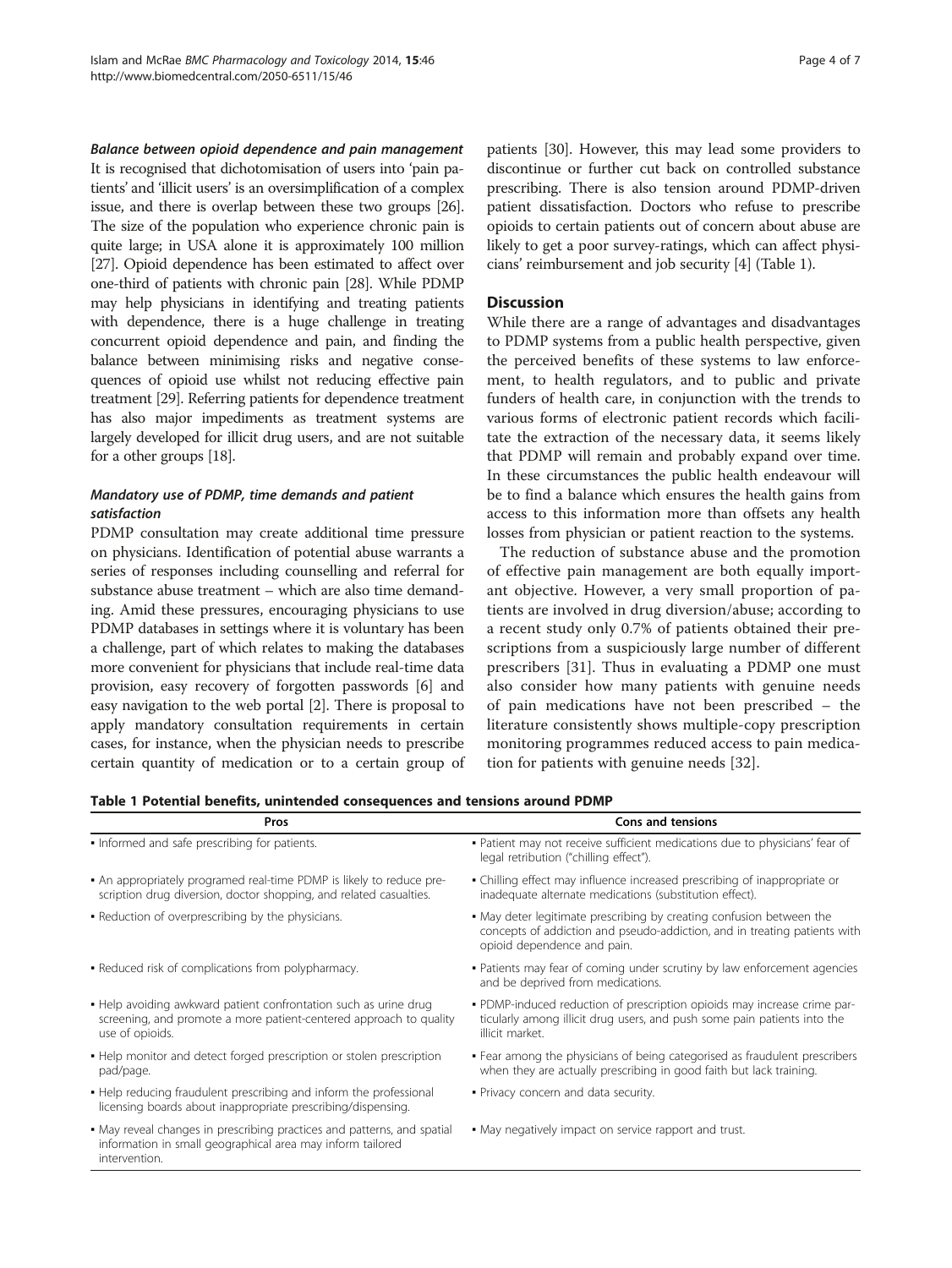Clearly, abuse of prescription opioids is a multidimensional problem. While there are no simple solutions for effective prevention, some measures could be taken immediately. One such measure is to offer up-do-date information to that section of providers who have insufficient knowledge about PDMP and prescription drug addiction. This issue can be addressed through medical education curriculum and continuing programs for the physicians and pharmacists. Physicians' willingness to fill their knowledge-gap about prescription opioids and PDMP are well recorded in the literature [\[20,33,34\]](#page-5-0). Another measure is to educate patients about prescription opioids, their appropriate use, potential risks and proper disposal techniques, and the necessity and importance of PDMP in prescribing opioids. Physicians are better placed to do that comfortably.

Improving the existing PDMPs to real-time programs is another highly recommended measure. Physicians and pharmacists who currently use PDMP or are willing to use this program often report its lack of real-time data provision. Unfortunately only in few settings authorities could ensure a real-time data transmission at the point of dispensing. Currently, the most common time frame for data transmission is ranging from monthly to daily [[30\]](#page-5-0). In fact, as demonstrated in British Columbia, the usefulness of a PDMP, to a large extent, is attributable to the speed of its data collection [[35\]](#page-5-0).

A major driver of the risk of use of PDMPs leading to under-prescribing is the threat of patients or physicians being pursued by law-enforcement officials. These concerns will largely be mitigated if clear standards of practice against which physicians' care will be judged are available, and if enforcement is seen as appropriate. The first round of response to any perceived misuse should be undertaken by healthcare administrations and these concerns should be only passed on to law-enforcement authorities after investigation by the healthcare bodies. Such an approach is likely to alleviate some pressures on physicians and patients and address some concerns about privacy, although not completely. This compromise about privacy is perhaps a necessary cost to prevent unscrupulous demand, prescribing or dispensing, and highlights that the duty of care may override such privacy considerations [\[36](#page-6-0)] Strong data security and privacy measures must be in place and be known to be in place. Law-enforcement agencies should not have access to patient specific PDMP data unless they have an active investigation, and healthcare providers should only have access to data relevant of their patients [[37\]](#page-6-0).

Data regarding the overall effects of electronic PDMPs, and in particular in relation to the balance of impacts on over and underutilisation, are limited, with aggregate studies tending to show little impact, and more qualitative studies tending to show participants do believe the PDMPs have an impact on behaviour. One American study found no difference in the incidence of opioid overdose mortality between states with and without PDMPs, and PDMPs' effect on overall consumption of opioids appeared to be minimal [\[3\]](#page-5-0). Surveys of prescribers, pharmacists, and lawenforcement officials who use PDMP suggest that it is helpful in curbing abuse and diversion [[32\]](#page-5-0). The few other evaluations that have been conducted thus far have found that the programmes are somewhat successful at reducing diversion [[1,35](#page-5-0)[,38,39\]](#page-6-0).

A recent study from Canada found no differences in the opioid prescribing rate when comparing provinces with and without PDMPs [\[40](#page-6-0)]. However, Simeone et al. found PDMPs that issue reports proactively are likely to change prescriber behaviour in a way that reduces per capita supply of prescription pain relievers/stimulants, "which in turn reduces the likelihood of abuse" [[41\]](#page-6-0). Although there is a correlation between overall supply and the likelihood of misuse [\[42](#page-6-0)], it is unclear whether this PDMP‐induced reduced supply translates into lower levels of opioid related harms and problems or whether there could have been both an increased undertreatment of pain or both [[18](#page-5-0)[,43](#page-6-0)].

Given the international trends amidst an increasing concern about abuse of prescription opioids, PDMPs are likely to gain more ground and expand, and the current reluctance among a portion of physicians/pharmacists to PDMP use is likely to disappear over time. We have evidence from similar events. When the supervised dispensing of methadone was introduced in 1996 in the UK some practitioners regarded it as an intrusion upon their clinical autonomy, but in the decades since then prescribers have followed the treatment guidelines [[44\]](#page-6-0).

In the discourse on PDMP, one thing often overlooked is the information and communication technology breakthroughs, networking and internet that enable work to be separated from time and space. The information technology improvement is running so fast, people are being so much habituated to it that, despite its problems, PDMP will continue. However, this does not mean that everyone will have to accept it passively. PDMP needs to be shaped appropriately so that it caters the needs of providers and patients. The sooner the prescribers and dispensers shape the PDMP the way they want and embrace it, the better the outcomes will be for their patients.

#### Conclusion

Despite some unintended consequences of PDMP, it is likely to flourish and remain with us for a long time. Continued improvements in information technology may work as a catalyst in PDMP proliferation. A clear standard of practice against which physicians' care will be judged may expedite the utilisation of PDMP. In addition, adequate training on addiction and pain management along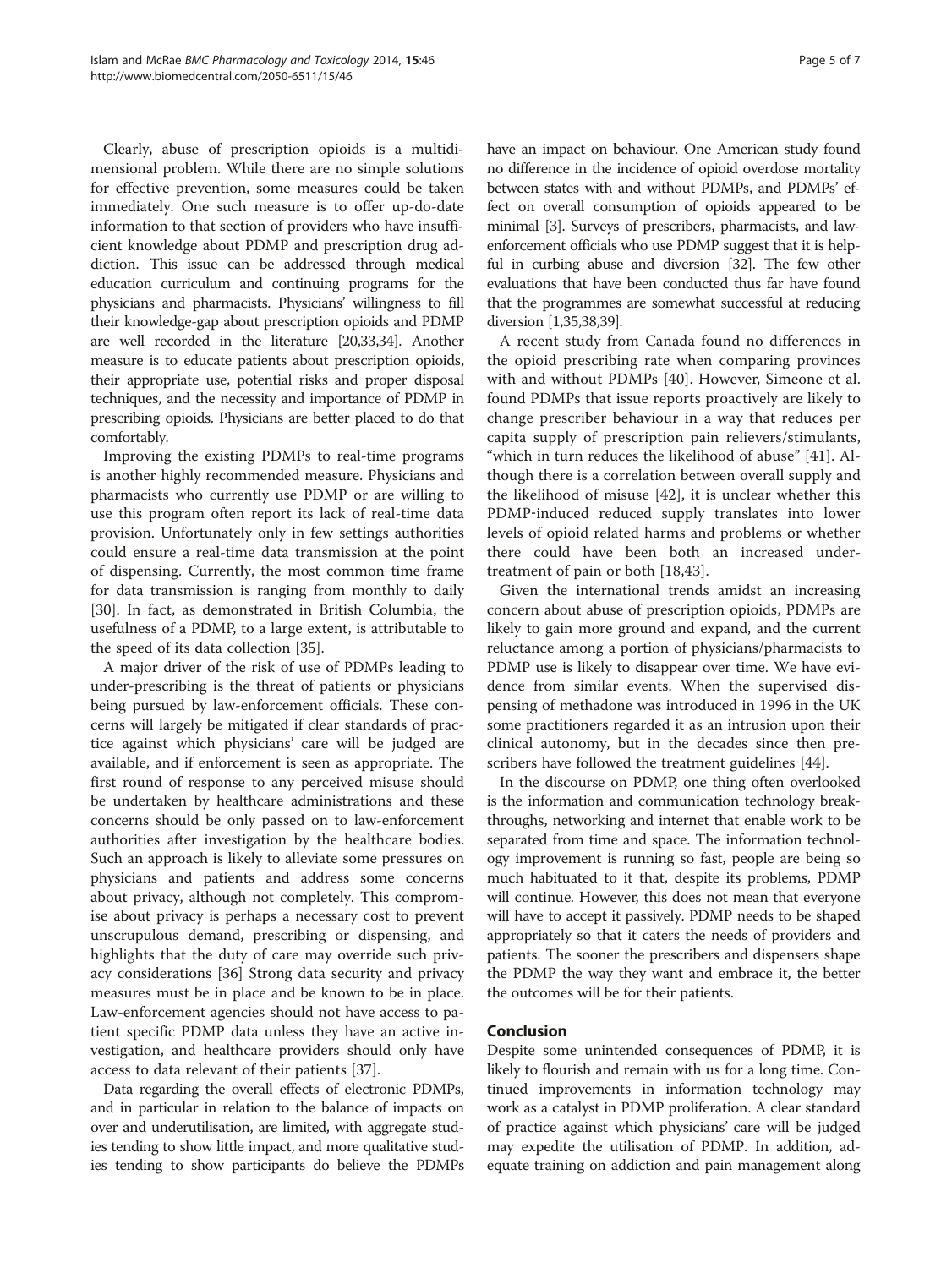<span id="page-5-0"></span>with a provision of appropriate access to PDMP, public awareness, point-of-supply data entry from pharmacy, point-of-care real-time access to data, increasing access to addiction treatment and recovery, appropriate enforcement preferably through healthcare administration, together, may accelerate the acceptance and help realise the full benefits of PDMP.

#### Abbreviations

PDMP: Prescription drug monitoring programme; USA: United States of America; UK: United Kingdom.

#### Competing interests

The authors declare that they have no competing interests. The conclusions and opinions expressed in this article are those of the authors and do not necessarily reflect those of their respective organisations.

#### Authors' contributions

MMI conceptualised the paper and undertook the literature review. Both MMI and ISM were involved in acquisition and analysing the results and drafting the manuscript. Both authors read and approved the final manuscript.

#### Acknowledgements

The authors would also like to thank the Australian Primary Health Care Research Institute for supporting this research. The authors are grateful to the expert reviewers for their valuable comments, which helped improve this article.

#### Received: 25 April 2014 Accepted: 6 August 2014 Published: 16 August 2014

#### References

- 1. Wang J, Christo PJ: The influence of prescription monitoring programs on chronic pain management. Pain Physician 2009, 12(3):507–515.
- Perrone J, Nelson LS: Medication reconciliation for controlled substancesan "ideal" prescription-drug monitoring program. N Engl J Med 2012, 366(25):2341–2343.
- 3. Paulozzi LJ, Kilbourne EM, Desai HA: Prescription drug monitoring programs and death rates from drug overdose. Pain Med 2011, 12(5):747–754.
- 4. Lembke A: Why doctors prescribe opioids to known opioid abusers. N Engl J Med 2012, 367(17):1580–1581.
- Katz MH: Long-term opioid treatment of nonmalignant pain: a believer loses his faith. Arch Intern Med 2010, 170(16):1422–1424.
- 6. Office of Substance Abuse and Mental Health Services: 2013 Prescription Monitoring Program Survey Results. USA: Maine Department of Health and Human Services; 2013.
- 7. Baehren DF, Marco CA, Droz DE, Sinha S, Callan EM, Akpunonu P: A statewide prescription monitoring program affects emergency department prescribing behaviors. Ann Emerg Med 2010, 56(1):19–23. e11-13.
- 8. Yokell MA, Green TC, Rich JD: Prescription drug monitoring programs. JAMA 2012, 307(9):912. author reply 912–913.
- Fishman SM: Commentary in Response To Paulozzi et al.: prescription drug abuse and safe pain management. Pharmacoepidemiol Drug Saf 2006, 15:628–631.
- 10. Fishman SM, Heit H, Covington E, Passik SD, Rich BA, Bolen J, Rowe W: The DEA and pain medicine-commentary series. Pain Med 2006, 7(1):71–88.
- 11. Turk DC, Brody MC, Okifuji EA: Physicians' attitudes and practices regarding the long-term prescribing of opioids for non-cancer pain. Pain 1994, 59(2):201-208.
- 12. Institute of Medicine: Relieving Pain in America: A Blueprint for Transforming Prevention, Care, Education, and Research. Washington, DC: The National Academies Press; 2011.
- 13. Ross-Degnan D, Simoni-Wastila L, Brown JS, Gao X, Mah C, Cosler LE, Fanning T, Gallagher P, Salzman C, Shader RI, Inui TS, Soumerai SB: A controlled study of the effects of state surveillance on indicators of

problematic and non-problematic benzodiazepine use in a Medicaid population. Int J Psychiatry Med 2004, 34(2):103–123.

- 14. Nist JB: Liability for overprescription of controlled substances. Can it be justified in light of the current practice of undertreating pain? J Leg Med 2002, 23(1):85–113.
- 15. Finklea KM, Bagalman E, Sacco LN: Prescription Drug Monitoring Programs. In Congressional Research Service; 2013. Available at: [http://](http://www.fas.org/sgp/crs/misc/R42593.pdf) [www.fas.org/sgp/crs/misc/R42593.pdf](http://www.fas.org/sgp/crs/misc/R42593.pdf).
- 16. Brushwood DB: Maximizing the value of electronic prescription monitoring programs. J Law Med Ethics 2003, 31(1):41-54.
- 17. Cook L, Sefcik E, Stetina P: Pain management in the addicted population: A case study comparison of prescriptive practice. J Addict Nurs 2004, 15:11–14.
- 18. Nielsen S, Bruno R: Pharmacuetical drugs: The delicate balance between reducing pain and reducing harm. Drug Alcohol Rev 2011, 30:233–235.
- 19. Opioid abuse crackdown puts heroin back in style. Available at: [http://](http://www.amednews.com/article/20130610/health/130619981/2/) [www.amednews.com/article/20130610/health/130619981/2/](http://www.amednews.com/article/20130610/health/130619981/2/).
- 20. Crozier MK, McMillan S, Hudson S, Jones S: The eastern north carolina opioid prescribers project: a model continuing medical education workshop. J Opioid Manag 2010, 6(5):359–364.
- 21. Proposed changes to Florida prescription drug database under fire. Available at: [http://www.palmbeachpost.com/news/news/state-regional](http://www.palmbeachpost.com/news/news/state-regional-govt-politics/proposed-changes-to-florida-prescription-drug-data/nZdxP/)[govt-politics/proposed-changes-to-florida-prescription-drug-data/nZdxP/.](http://www.palmbeachpost.com/news/news/state-regional-govt-politics/proposed-changes-to-florida-prescription-drug-data/nZdxP/)
- 22. AMA Advocacy Resource Center: Drug Diversion and Prescription Drug Monitoring Programs. 2012, Available at: [http://www.ama-assn.org/resources/](http://www.ama-assn.org/resources/doc/washington/issue-brief-prescription-drug-abuse-and-diversion.pdf) [doc/washington/issue-brief-prescription-drug-abuse-and-diversion.pdf](http://www.ama-assn.org/resources/doc/washington/issue-brief-prescription-drug-abuse-and-diversion.pdf).
- 23. Public Policy Statement on Measures to Counteract Prescription Drug Diversion, Misuse and Addiction. Available at: [http://www.asam.org/](http://www.asam.org/advocacy/find-a-policy-statement/view-policy-statement/public-policy-statements/2012/01/26/measures-to-counteract-prescription-drug-diversion-misuse-and-addiction) [advocacy/find-a-policy-statement/view-policy-statement/public-policy](http://www.asam.org/advocacy/find-a-policy-statement/view-policy-statement/public-policy-statements/2012/01/26/measures-to-counteract-prescription-drug-diversion-misuse-and-addiction)[statements/2012/01/26/measures-to-counteract-prescription-drug-diversion](http://www.asam.org/advocacy/find-a-policy-statement/view-policy-statement/public-policy-statements/2012/01/26/measures-to-counteract-prescription-drug-diversion-misuse-and-addiction)[misuse-and-addiction.](http://www.asam.org/advocacy/find-a-policy-statement/view-policy-statement/public-policy-statements/2012/01/26/measures-to-counteract-prescription-drug-diversion-misuse-and-addiction)
- 24. American Medical Association: Issue brief: Rx drug abuse and diversion. AMA recommends a comprehensive approach to national crisis. 2013, Available at: [http://www.ama-assn.org/resources/doc/washington/issue-brief](http://www.ama-assn.org/resources/doc/washington/issue-brief-prescription-drug-abuse-and-diversion.pdf)[prescription-drug-abuse-and-diversion.pdf;](http://www.ama-assn.org/resources/doc/washington/issue-brief-prescription-drug-abuse-and-diversion.pdf) Accessed on 24 February 2013.
- 25. Ostrom CM: New prescription monitoring draws complaints. In USA: Seattle Times; 2012. Available at: [http://seattletimes.com/html/localnews/](http://seattletimes.com/html/localnews/2017147316_prescriptions04m.html) [2017147316\\_prescriptions04m.html,](http://seattletimes.com/html/localnews/2017147316_prescriptions04m.html) accessed on 25 Feb 2014.
- 26. Brogan D, Kelsall J: A harm reductionist response. Drug Alcohol Rev 2011, 30(3):330–331.
- 27. Institute of Medicine: Relieving Pain in America A Blueprint for Transforming Prevention, Care, Education, and Research Chronic. In Washington, DC: 2011. Available at: [http://www.iom.edu/~/media/Files/](http://www.iom.edu/~/media/Files/Report%20Files/2011/Relieving-Pain-in-America-A-Blueprint-for-Transforming-Prevention-Care-Education-Research/Pain%20Research%202011%20Report%20Brief.pdf) [Report%20Files/2011/Relieving-Pain-in-America-A-Blueprint-for-](http://www.iom.edu/~/media/Files/Report%20Files/2011/Relieving-Pain-in-America-A-Blueprint-for-Transforming-Prevention-Care-Education-Research/Pain%20Research%202011%20Report%20Brief.pdf)[Transforming-Prevention-Care-Education-Research/Pain%20Research%](http://www.iom.edu/~/media/Files/Report%20Files/2011/Relieving-Pain-in-America-A-Blueprint-for-Transforming-Prevention-Care-Education-Research/Pain%20Research%202011%20Report%20Brief.pdf) [202011%20Report%20Brief.pdf](http://www.iom.edu/~/media/Files/Report%20Files/2011/Relieving-Pain-in-America-A-Blueprint-for-Transforming-Prevention-Care-Education-Research/Pain%20Research%202011%20Report%20Brief.pdf).
- 28. Boscarino JA, Rukstalis MR, Hoffman SN, Han JJ, Erlich PM, Ross S, Gerhard GS, Stewart WF: Prevalence of prescription opioid-use disorder among chronic pain patients: comparison of the DSM-5 vs. DSM-4 diagnostic criteria. J Addict Dis 2011, 30(3):185–194.
- 29. Ling W, Mooney L, Hillhouse M: Prescription opioid abuse, pain and addiction: clinical issues and implications. Drug Alcohol Rev 2011, 30(3):300–305.
- 30. Clark T, Eadie J, Kreiner P, Strickler G: Prescription Drug Monitoring Programs: An Assessment of the Evidence for Best Practices. In The Prescription Drug Monitoring Program Center of Excellence. Brandeis University: Heller School for Social Policy and Management; 2012.
- 31. McDonald DC, Carlson KE: Estimating the prevalence of opioid diversion by "doctor shoppers" in the United States. PLoS One 2013, 8(7):e69241.
- 32. Blumenschein K, Fink J, Freeman P, James K, Kirsh K, Steinke DJT: Review of Prescription Drug Monitoring Programs in the United States: Independent Evaluation of the KASPER Program. Lexington, Kentucky: University of Kentucky; 2010.
- 33. Slevin KA, Ashburn MA: Primary care physician opinion survey on FDA opioid risk evaluation and mitigation strategies. J Opioid Manag 2011, 7(2):109–115.
- 34. Young A, Alfred KC, Davignon PP, Hughes LM, Robin LA, Chaudhry HJ: Physician survey examining the impact of an educational tool for responsible opioid prescribing. J Opioid Manag 2012, 8(2):81–87.
- 35. Dormuth CR, Miller TA, Huang A, Mamdani MM, Juurlink DN, Canadian Drug S, Effectiveness Research N: Effect of a centralized prescription network